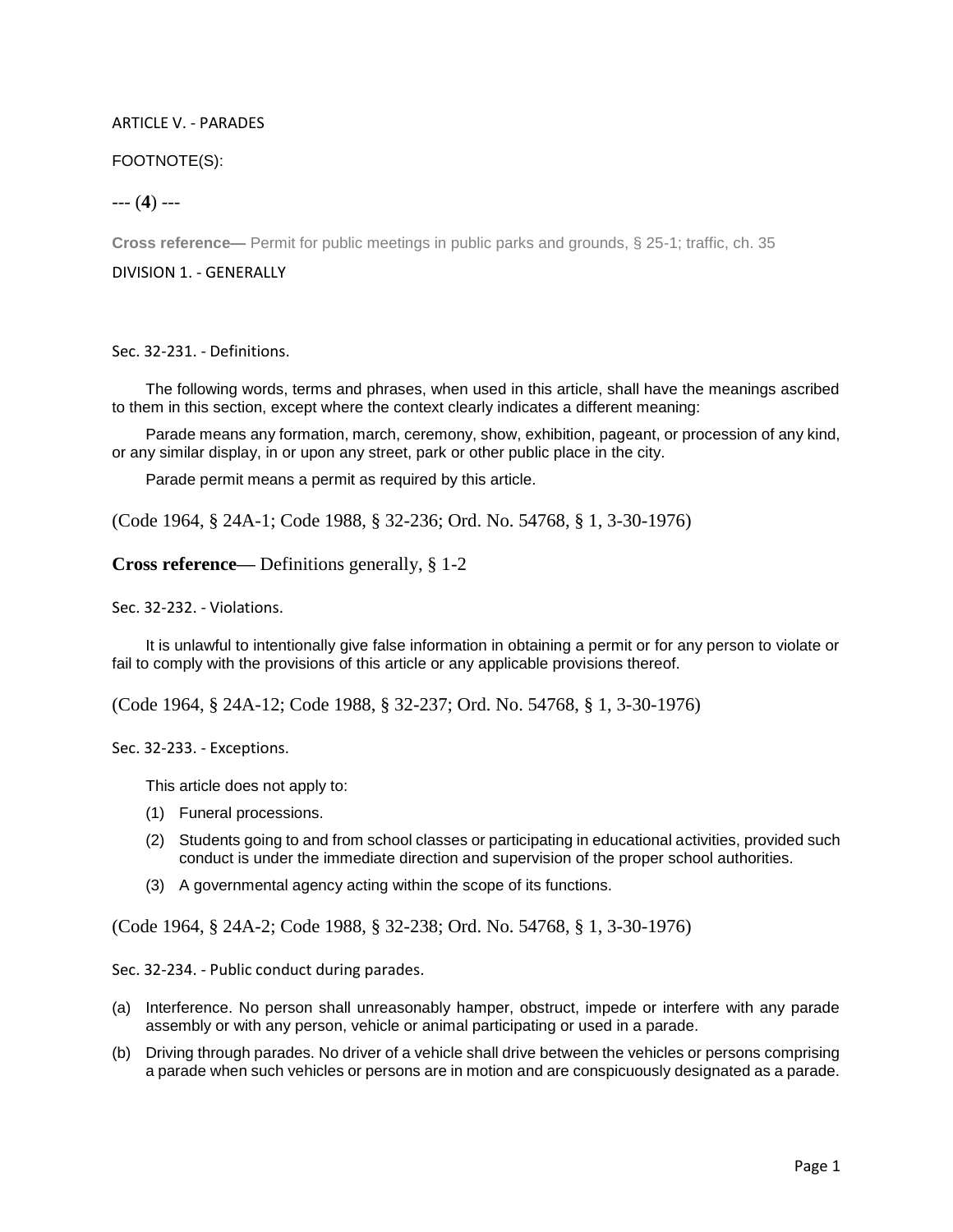(c) Parking on parade route. The chief of police shall have the authority when reasonably necessary to prohibit or restrict the parking of vehicles along a highway or part thereof constituting a part of the route of a parade. The chief of police shall post signs to such effect, and it shall be unlawful for any person to park or leave unattended any vehicle in violation of such signs. No person shall be liable for violation of this article for parking on a street unposted with a no parking sign.

(Code 1964, § 24A-10; Code 1988, § 32-239; Ord. No. 54768, § 1, 3-30-1976)

Secs. 32-235—32-261. - Reserved.

DIVISION 2. - PERMIT

Sec. 32-262. - Required.

No person shall engage in, participate in, aid, form or start any parade unless a parade permit shall have been obtained from the chief of police.

(Code 1964, § 24A-2; Code 1988, § 32-256; Ord. No. 54768, § 1, 3-30-1976)

Sec. 32-263. - Application.

A person seeking issuance of a parade permit shall file an application with the chief of police, on forms provided by the unified government clerk, at least 30 days in advance of the date of the proposed parade. The chief of police may choose whether to consider any application for a permit to conduct a parade that is filed less than 30 days prior to the date such parade is to be conducted. The application for such permit shall be made in writing. In order that adequate arrangements may be made for the proper policing of the parade, the application shall contain the following information:

- (1) The name, address and telephone number of the person seeking to conduct such parade. If such person is not a resident of the city, then there also shall be listed the name, address and telephone number of a local representative;
- (2) If the parade is proposed to be conducted for, on behalf of, or by an organization, the name, address and telephone number of the headquarters of the organization and of the authorized and responsible heads of such organization;
- (3) The name, address and telephone number of the person who will be the parade marshal and who will be responsible for its conduct;
- (4) The date the parade is to be conducted;
- (5) The route to be traveled, the starting and termination points and the location of reviewing stands, if any;
- (6) The approximate number of persons, animals and vehicles which will constitute such parade, including the type of animals and a description of the vehicles, the number of bands, other musical units, and sound trucks to be used, and the number, type and size of banners, placards and signs to be used;
- (7) The hours the parade will start and terminate;
- (8) A statement as to whether the parade will occupy all or only a portion of the width of the streets proposed to be traversed;
- (9) The location by streets of any assembly areas for such parade;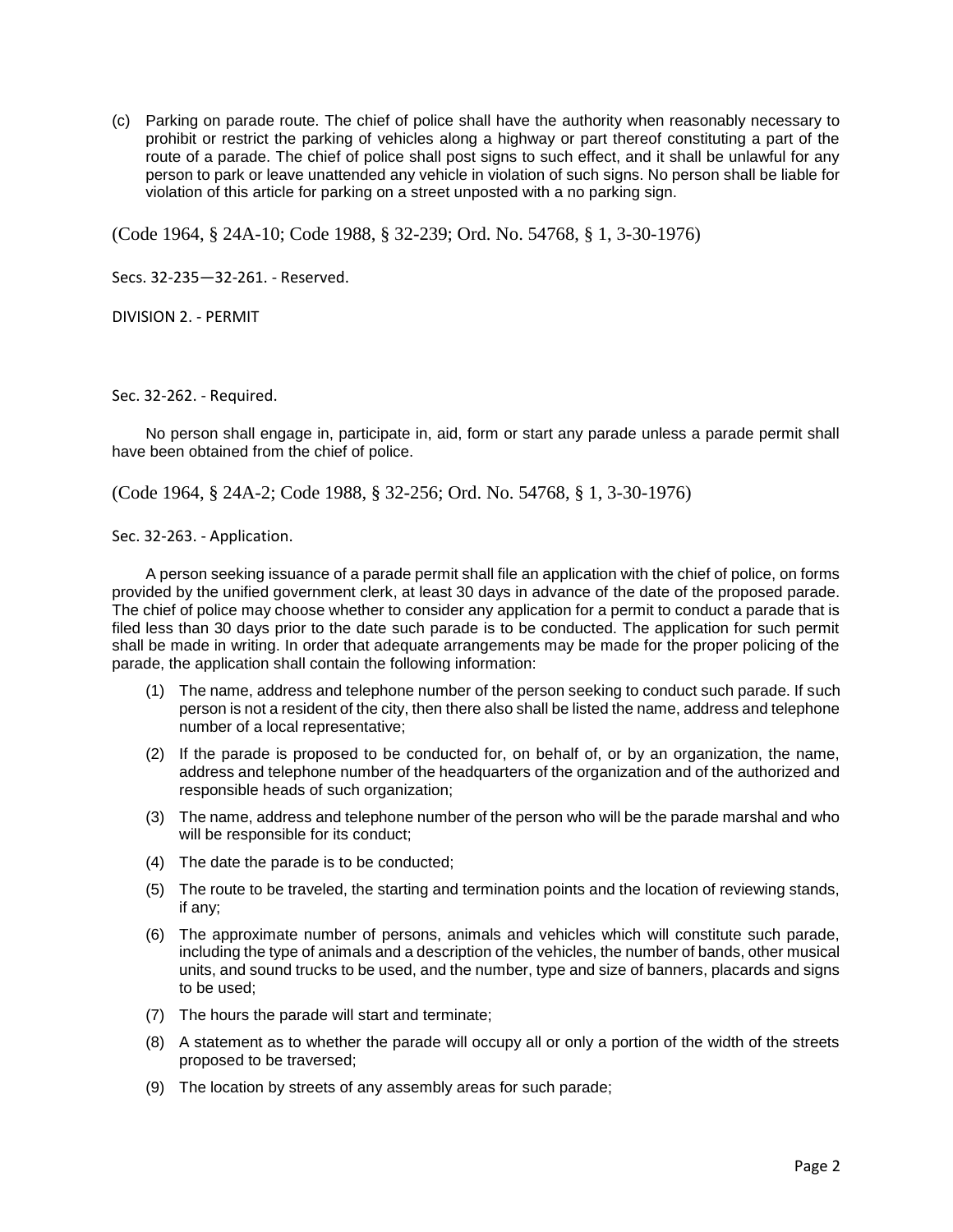- (10) The time when units of the parade will begin to assemble at any such assembly area or areas; and
- (11) Any additional information that the chief of police shall find reasonably necessary to a fair determination as to whether a permit should issue.

(Code 1964, § 24A-3; Code 1988, § 32-257; Ord. No. 54768, § 1, 3-30-1976)

Sec. 32-264. - Standards for issuance.

The chief of police shall issue a parade permit when, from a consideration of the application and such other information as may otherwise be obtained, the chief finds that:

- (1) The conduct of the parade will not substantially interrupt the safe and orderly movement of other traffic contiguous to its route.
- (2) The conduct of the parade will not require the diversion of so great a number of police officers of the unified government to properly police the line of movement and the contiguous areas as to prevent normal police protection to the city.
- (3) The concentration of persons, animals and vehicles at assembly points of the parade will not unduly interfere with proper fire and police protection of or ambulance service to areas contiguous to such assembly areas.
- (4) The conduct of such parade will not adversely affect or interfere with the movement of firefighting equipment en route to a fire.
- (5) The conduct of the parade is not reasonably likely to cause injury to persons or property, to provoke disorderly conduct or to create a disturbance.
- (6) The parade is scheduled to move from its point of origin to its point of termination expeditiously and without unreasonable delays en route.
- (7) The parade is not to be held for the sole purpose of advertising any product, goods or event and is not designed to be held purely for private profit.
- (8) The parade will not substantially interfere with any other parade for which a permit has already been granted.
- (9) The applicant has provided for services of the number and type of parade monitors that the chief of police considers reasonably necessary to ensure that the parade will be conducted in conformity with the parade permit.
- (10) The applicant has not materially misrepresented any facts or information set forth in the application for a parade permit.
- (11) The applicant has furnished proof that permits or permission have been obtained from the appropriate authorities if the assembly or disbanding locations or the route of march of the parade encroach upon, occupy or traverse any area within the jurisdiction of the federal, state or local government.

(Code 1964, § 24A-4; Code 1988, § 32-258; Ord. No. 54768, § 1, 3-30-1976)

Sec. 32-265. - Notice of rejection.

The chief of police shall act upon the application for a parade permit within five days after its filing. If the chief of police disapproves the application, the chief shall mail to the applicant within ten days after the date the application was filed a notice of such action stating the reasons for denial of the permit.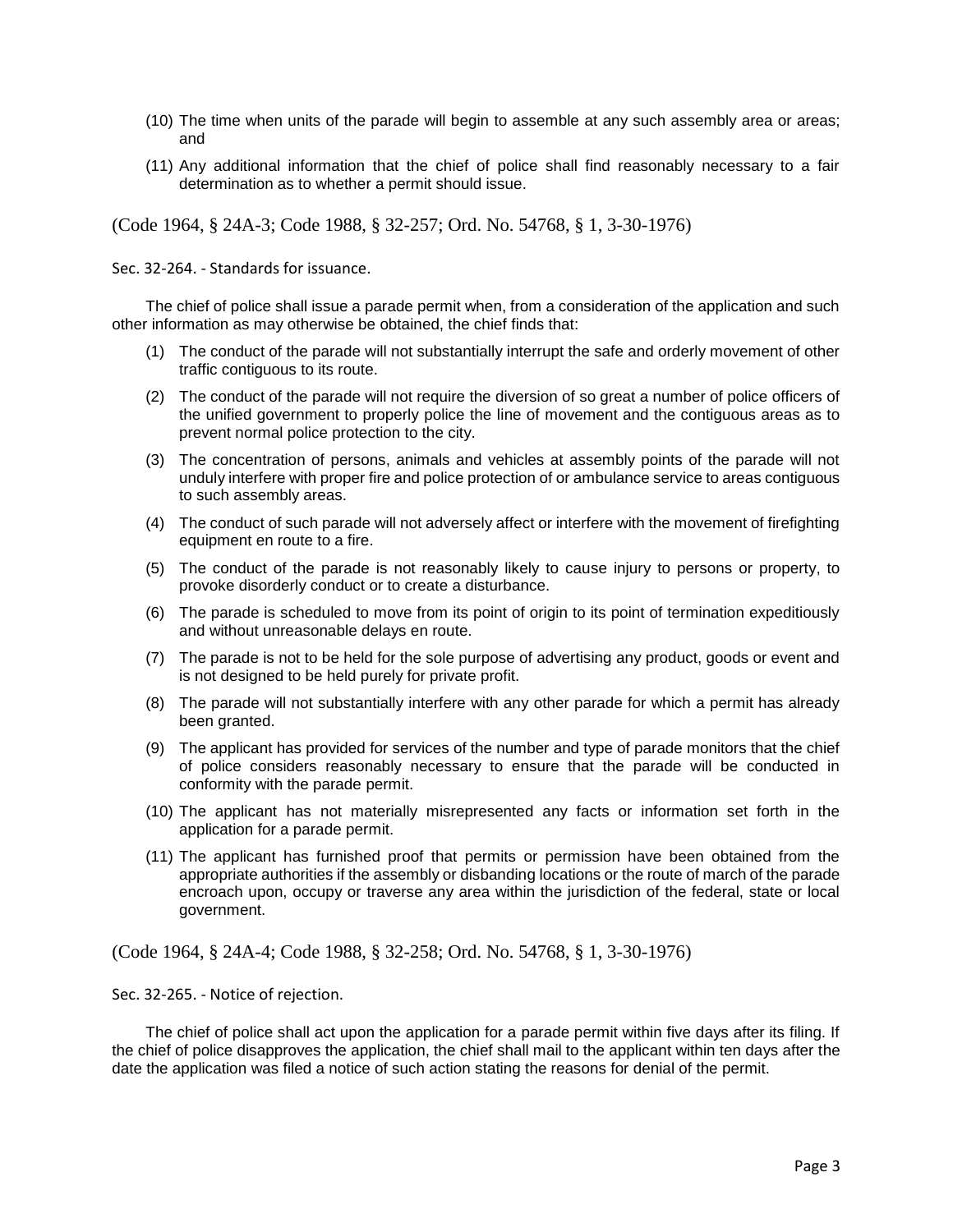(Code 1964, § 24A-5; Code 1988, § 32-259; Ord. No. 54768, § 1, 3-30-1976)

Sec. 32-266. - Appeals.

Upon a denial by the chief of police of an application, the applicant may appeal the denial to the county administrator within ten days by filing a written notice of appeal with the unified government clerk. Upon such appeal, the county administrator may reverse, affirm, or modify the determination of the chief of police.

(Code 1964, § 24A-6; Code 1988, § 32-260; Ord. No. 54768, § 1, 3-30-1976)

Sec. 32-267. - Notice of unified government and other officials of issuance.

Immediately upon the issuance of a parade permit, the chief of police shall send copies to the following:

- (1) The unified government board of commissioners;
- (2) The unified government clerk; and
- (3) The chief of the fire department.

(Code 1964, § 24A-7; Code 1988, § 32-261; Ord. No. 54768, § 1, 3-30-1976)

Sec. 32-268. - Contents.

Each parade permit shall state the following information:

- (1) Name of person to whom the permit is issued;
- (2) Name of organization represented;
- (3) Name of person designated as parade marshal;
- (4) The date the parade is to be conducted;
- (5) The route to be traveled, the starting point and the termination point;
- (6) The hours the parade will start and terminate;
- (7) The maximum length of the parade in miles or fractions thereof; and
- (8) Such other information as the chief of police shall find necessary to the enforcement of this article.

(Code 1964, § 24A-8; Code 1988, § 32-262; Ord. No. 54768, § 1, 3-30-1976)

Sec. 32-269. - Duties of permittee.

- (a) A permittee hereunder shall comply with all permit directions and conditions and with all applicable laws and ordinances.
- (b) The parade marshal or other person heading or leading such activity shall carry the parade permit during the conduct of the parade and shall display the permit upon request by proper officers, agents or employees of the unified government.
- (c) The parade marshal shall monitor the parade and be available at all times during the parade for the chief of police or his designated representative.

(Code 1964, § 24A-9; Code 1988, § 32-263; Ord. No. 54768, § 1, 3-30-1976)